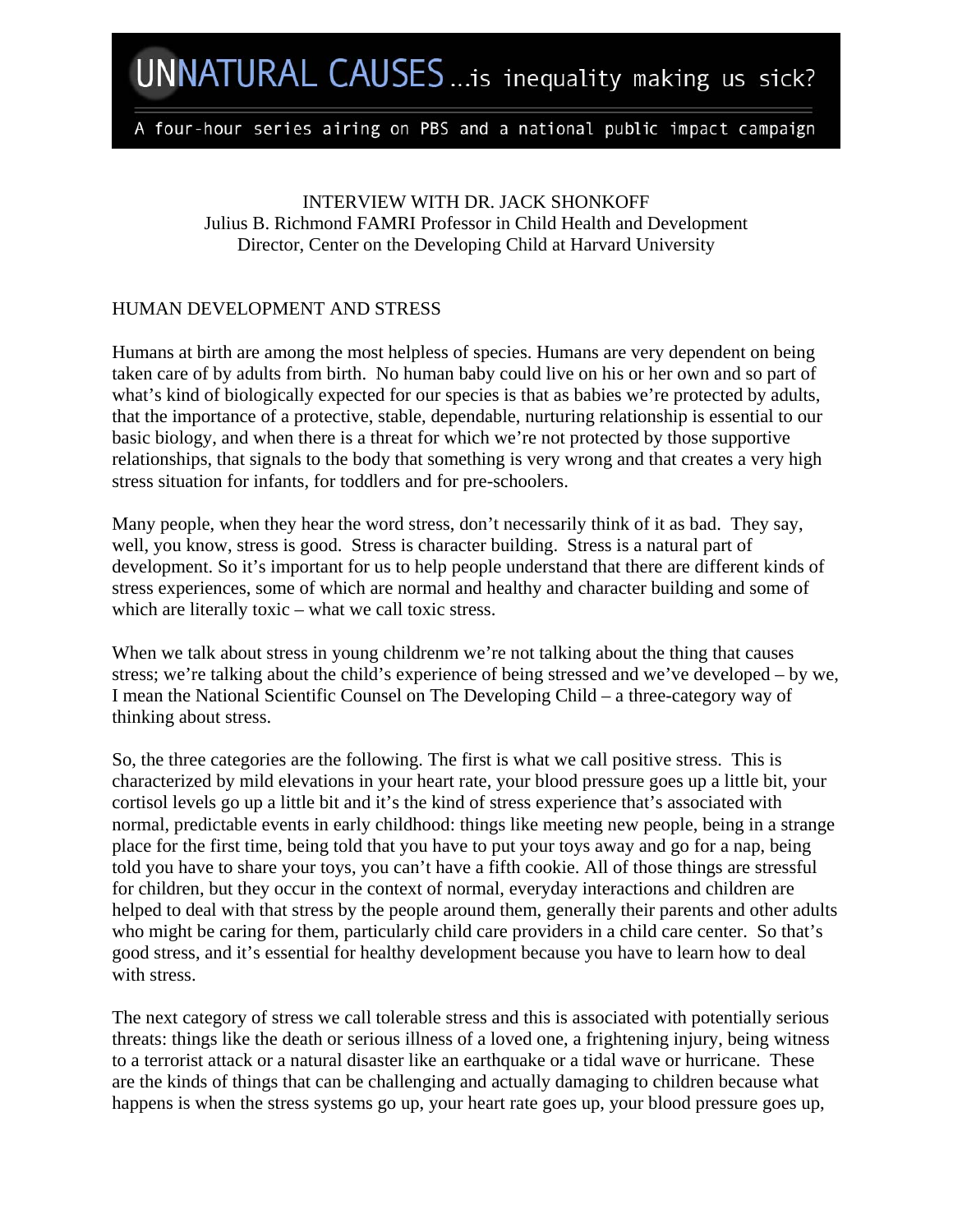and your stress hormone levels go up. They're supposed to go up in dealing with a threat and then they're supposed to come down because adults help you cope. They help you calm down and those stress systems go back to the baseline. If they don't come down, especially the stress hormone levels, they can literally be damaging to the brain. So, tolerable stresses are the kinds of things that potentially could be damaging but they're not, because there are adults who help a child get through. Think about our experience with Hurricane Katrina and you see the stresses some of those young children were under. Well, if their families were there to help them through or if there were program services to help them, reassure the children, help them adapt, then their heart rate comes down, their stress hormone levels go down, and there is no damage done, so they don't have long-term consequences from that.

But that leads us to the third category, which we call toxic stress. That is when the stress hormone levels go up, stay up, and they don't come down. When they stay up, they are literally chemically toxic to the brain. The brain can't tolerate it for long periods of time. So, the kinds of things that cause toxic stress are abuse, neglect, exposure to violence in the family, serious mental illness in a mother, particularly depression, very deep poverty where on a day-to-day basis, the basic survival needs are not met.

What is characteristic of toxic stress is that there isn't a stable, available adult to help the child cope with that amount of stress, in the case, let's say, of neglect or abuse. So the flight or fright system, that physiological response to stress, gets activated and it stays up and it doesn't come down. And if it stays up for days and weeks on end, week after week, those hormone levels literally interfere with the development of brain circuitry, they interfere with the development of the connections in the brain that are important for learning and memory. So we begin to see in children who experience toxic stress long-term impacts of what's basically been chemically damaging to their brains.

# GENETICS PLUS EXPERIENCE

Our brains are built over time. They start to develop during pregnancy in the uterus and then there is a huge amount of brain development that takes place after birth. When we talk about brain development, we're talking about the development of circuits in the brain, connections among brain cells that occur in a sequential fashion and that are responsible for everything from learning to talk to being able to walk and figure things out and problem solve. All of the skills, all of the thinking, all of the emotional capacities of the brain ultimately can be explained by these very complex circuits that connect different parts of the brain, that basically result in all the things that make us unique individuals.

That circuitry, that architecture of the brain, is influenced by both genetics and by experience. There's a genetic program for these circuits to be developed, but it's literally shaped by the experiences children have. It's not on automatic pilot. It doesn't just develop by itself. So, the quality of the relationships children have, the nature of the environments they live in, the kind of learning experiences they have, the degree to which they're taken care of and protected, all of that is truly shaping the development of these circuits, truly influencing the architecture of the brain. And so when there's toxic stress, when there's disruption of those relationships, when the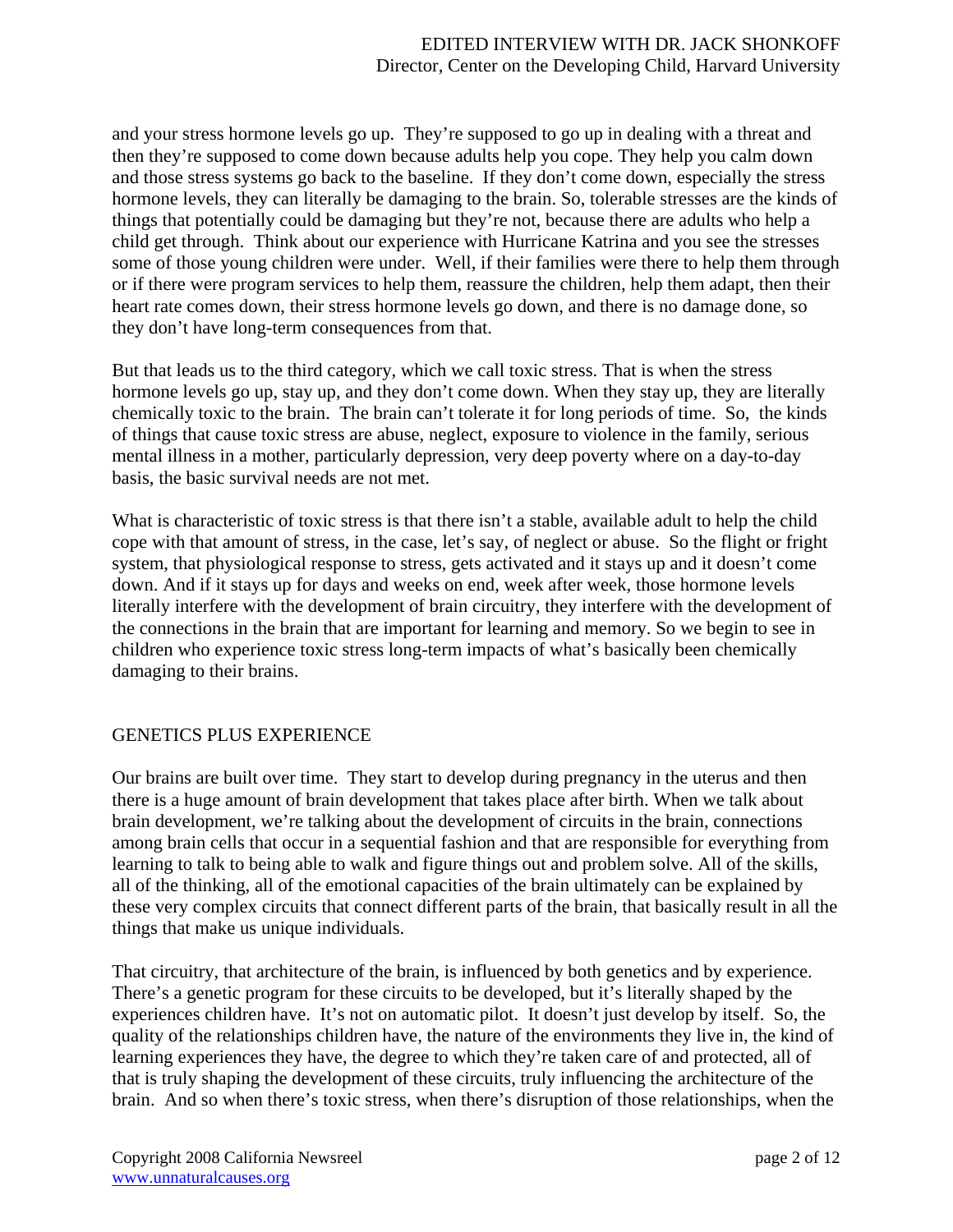protective, nurturing relationships aren't there and these cortisol levels get very high, they interfere with cell growth, they disrupt the development of those circuits. And once those circuits are developed, you live with those disrupted circuits for the rest of your life. It doesn't mean that you can't compensate later, but your brain has to work harder; it has to figure out how to get around the fact that some of its early circuits were disrupted because of the influence of this toxic stress in early childhood.

So, the brain is constantly being built and shaped by experience. A huge amount of that happens in early childhood, but it continues into adult life. There is another big spurt of development in adolescence and even into adult life, so mature adults learn new things. It's harder to learn new things when you're older; it's harder to change behavior. The brain is less flexible as it gets older but a large part of that architecture is built very early and it's shaped by experience.

## STRESS THRESHOLD AND IMMUNE RESISTANCE

The brain, as it's developing, is also interacting with the immune system and interacting with a lot of the regulatory systems in the body that affect your metabolism, so in the same way that a developing immature brain in a young child is influenced by experience, so is the immune system influenced by its experience with the kinds of infections that it's exposed to and so is your stress regulating system influenced by how much stress you experience.

For example, when young children are exposed to toxic stress, it also affects the set point, the threshold for activating their fight or flight system. Each of us as adults has a different threshold for what it takes to make our blood pressure go up, make our heart rate go up, make our stress hormone levels go up. Some people can tolerate a lot of stress before their heart starts pounding. Other people are on a much shorter fuse. You could think of it as a stress thermostat in your body; how much stress does it take to get the system going, how low does the thermostat have to go before it turns on the furnace in your house? Where that set point is going to be is in part genetic, but in part influenced by your early experience with stress.

So, children who experience a significant amount of toxic stress in early childhood have a lower set point for activating their stress system, that they then have for the rest of their life and there's a lot of speculation now about whether this might be the explanation for why children who experience a lot of difficulties early in life are more likely to have life-long health problems.

We've known for a long time that there are very significant social class differences in health status and it's not just due to access to medical care. It has to do with whether people get sick or not and we know that adults who experienced serious adversity – abuse or neglect, exposure to violence when they were younger – as adults, they're more likely to have stress-related physical and mental health problems, including the very common, expensive for the health care system problems like cardiovascular disease, hypertension, diabetes, depression, anxiety disorders and substance abuse, including alcoholism and illegal drugs. All of those conditions in adults are found in a higher frequency among adults who when they were children experienced toxic stress.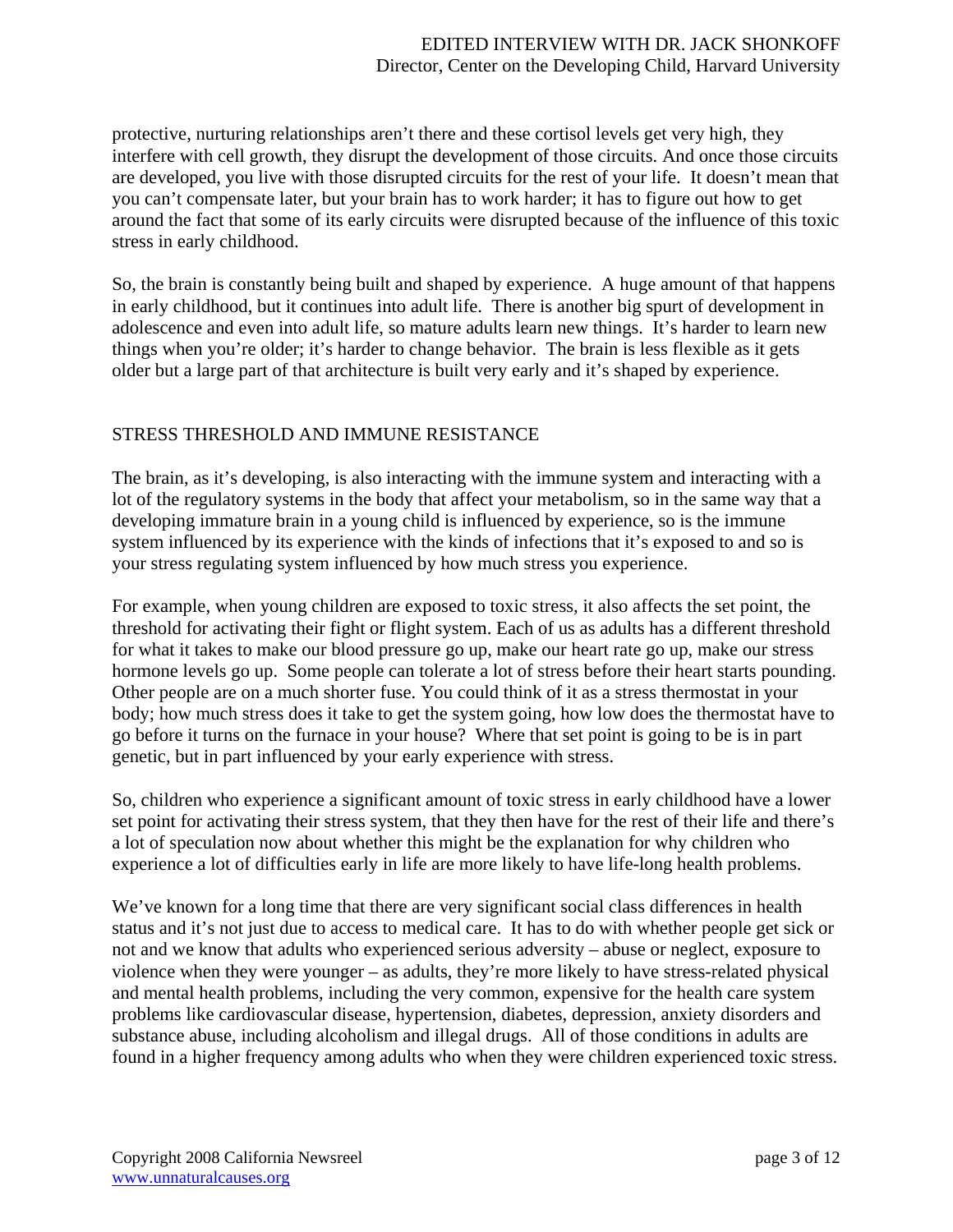There is a very compelling hypothesis now - obviously there's still more research that has to be done - but the reason for these differences in vulnerability to illness later may very well be related to this early impact on your stress-regulating systems that makes you more vulnerable to illness for the rest of your life.

## CUMULATIVE RISK BURDEN

The concept here is the pile up of risk, the cumulative burden of having things that are increasing your chances of having problems as opposed to the cumulative protection of having things in your life that increase the likelihood that you're going to have better outcomes. Science has never shown that there's one thing that will predict either good or poor outcomes later. It's what's the relative balance in your life between the things that help produce good outcomes and the things, you know, that lead to bad outcomes.

So, if you're dealing with being poor, let's say, in a family with low income, if there are good family supports, if the parents have enough energy at the end of the day to be able to provide the kind of interactions that children need, if they are not totally drained by just the burden of day after day not knowing whether there's going to be food on the table or not knowing whether you're going to have a roof over your head – that unremitting stress of not being able to deal with the bare essentials of survival. Then, if there are problems in a neighborhood with a lot of violence and social difficulties in a neighborhood that put more pressure on families, your kids can't play out in the street, I mean you have to, you know, you have all of these worries about protecting them from dangers in the community. If you compound on top of that unemployment, that could put you more at risk for depression, put you more at risk for problems with alcoholism.

If you start to pile up all of the things that can be associated with being poor, a lot of them can be causes of toxic stress for young children if they end up really interfering with basic, kind of dayto-day functioning. Increased stress and strain in a family increases the likelihood of violence in a family. It's not exclusive to poor people. There are plenty of middle class people who have problems with violence in their home.

On the other side of this, if children are protected from a lot of the stresses in life – you have parents who are resilient and who are providing good experiences for their kids, you have access to other neighbors, other people in the community who provide good supports, all of those things – that's money in the bank for a young child. That's protection. That helps to build healthy brain architecture. That helps to build a healthy immune system.

So all of it really comes down to whether you're building a strong or a weak foundation in early childhood. When you pile up risk factors, it ends up being translated into a weaker foundation, a brain that's been subjected to more disruption, an immune system that's been more threatened.

All of this is about probabilities. It's not about saying, if this is the way you're living now you're definitely going to be in a certain position later. It's about shifting the odds and that's where policies become really important. Everything that adds to the protection and the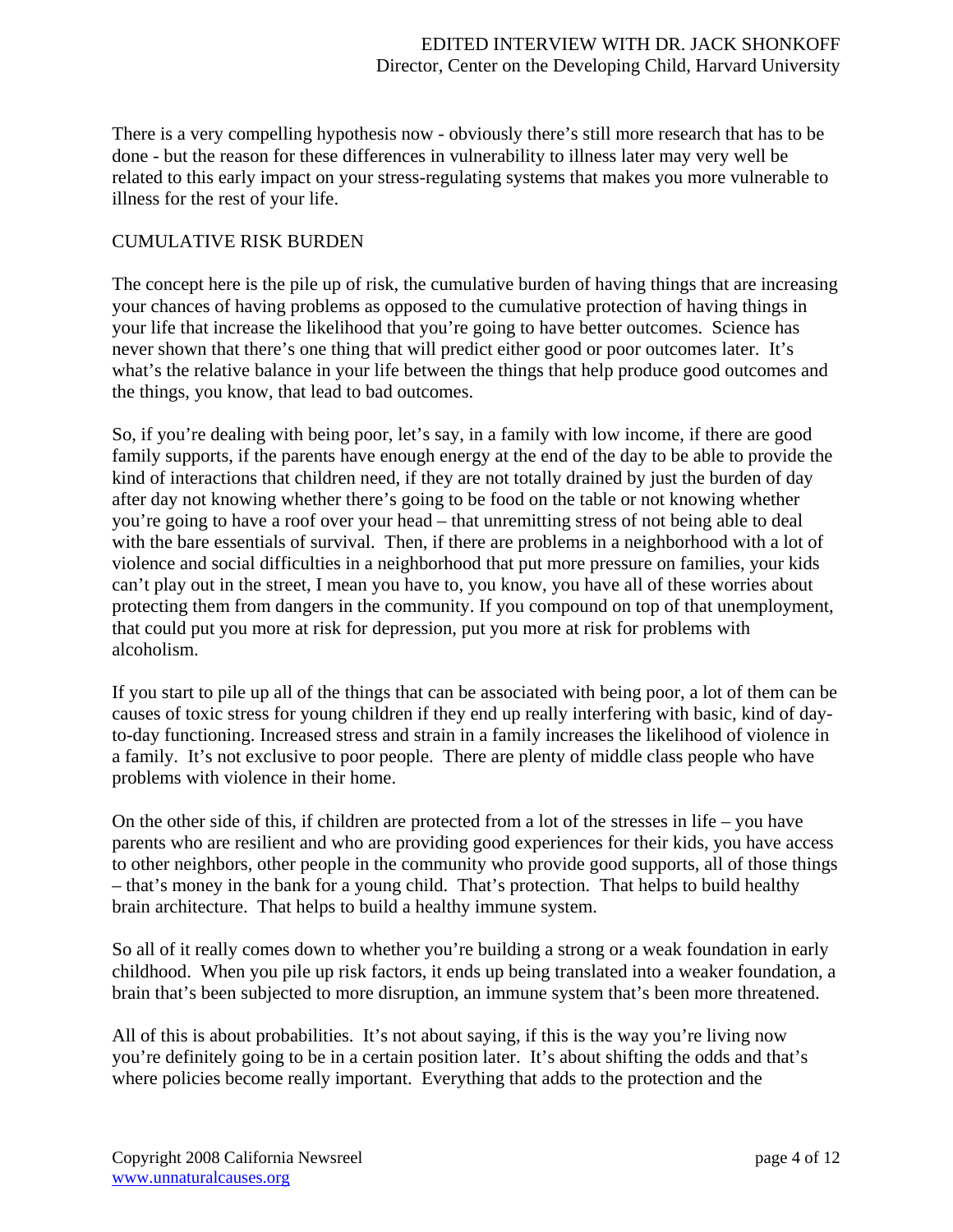availability of good environments, good learning environments for children, increases the odds of a better outcome.

## BREAKING THE CYCLE OF POVERTY

Clearly, when children live in families that have a history of health problems and a history of learning problems and learning difficulties, it's very hard to separate out how much of that is genetic and how much of that is in the environment, because of the amount of stress related to some of these issues. If a father has hyperactivity and his son has hyperactivity, well, how much of that is genetic and how much of that is the impact of a hyperactive father on a young child who then becomes hyperactive? What's important about this is to understand that we need to be thinking about both genetics and environment in terms of breaking the cycle. This is where there is a certain irony since the Human Genome Project was accomplished. Before the coding of the human genome, when we said something was genetic, that usually meant there's nothing we can do about it. If we said it's environment, that usually meant, well, maybe we can change that. But it's not easy to change environments. It's not easy to change behavior, and since the Human Genome Project and this whole molecular biology revolution we're living in, the irony is that we may be close to the point where it may be easier to change genetics than it is to change the environment.

So, really we have to think about both. How do we break the cycle? How do we break the cycle of poverty that's related to poor education, poor skills, and limited opportunities to become economically self-sufficient? How is our welfare reform approach in this country likely to break the cycle of poverty? Well, what the science would tell us is if we want to break the cycle of poverty, we have to do something significant about the early experiences children have that are going to set them up to be more likely to succeed in school and to be economically productive than to fail.

So if we took that science and brought it to the domain of welfare reform, let's say, which is now heavily focused on mandated employment for mothers in order to be able to get their public assistance, we would focus more on the young children than we would on adult behavior. We wouldn't focus as much on the mother's employment as we would on the children's learning experiences.

If we were going to use the science to break the cycle of poverty, we would say, well, young children who are living in these low-income circumstances – it's a wonderful opportunity to provide really rich learning experiences and supportive environments to promote healthy brain development and then a good foundation for lifelong learning and health to maximally prepare these kids to succeed in school and in life and be more likely as adults themselves to be raising children in an economically secure environment.

This is a good example of where policy isn't really using the insights that early childhood science has to offer. Breaking the cycle means changing the nature of the environment and the experiences that kids have early in their lives, so you increase the odds that they will move in a different direction. It's about building strong foundations for learning and good health instead of weak foundations that leave children more vulnerable to just keep that cycle going.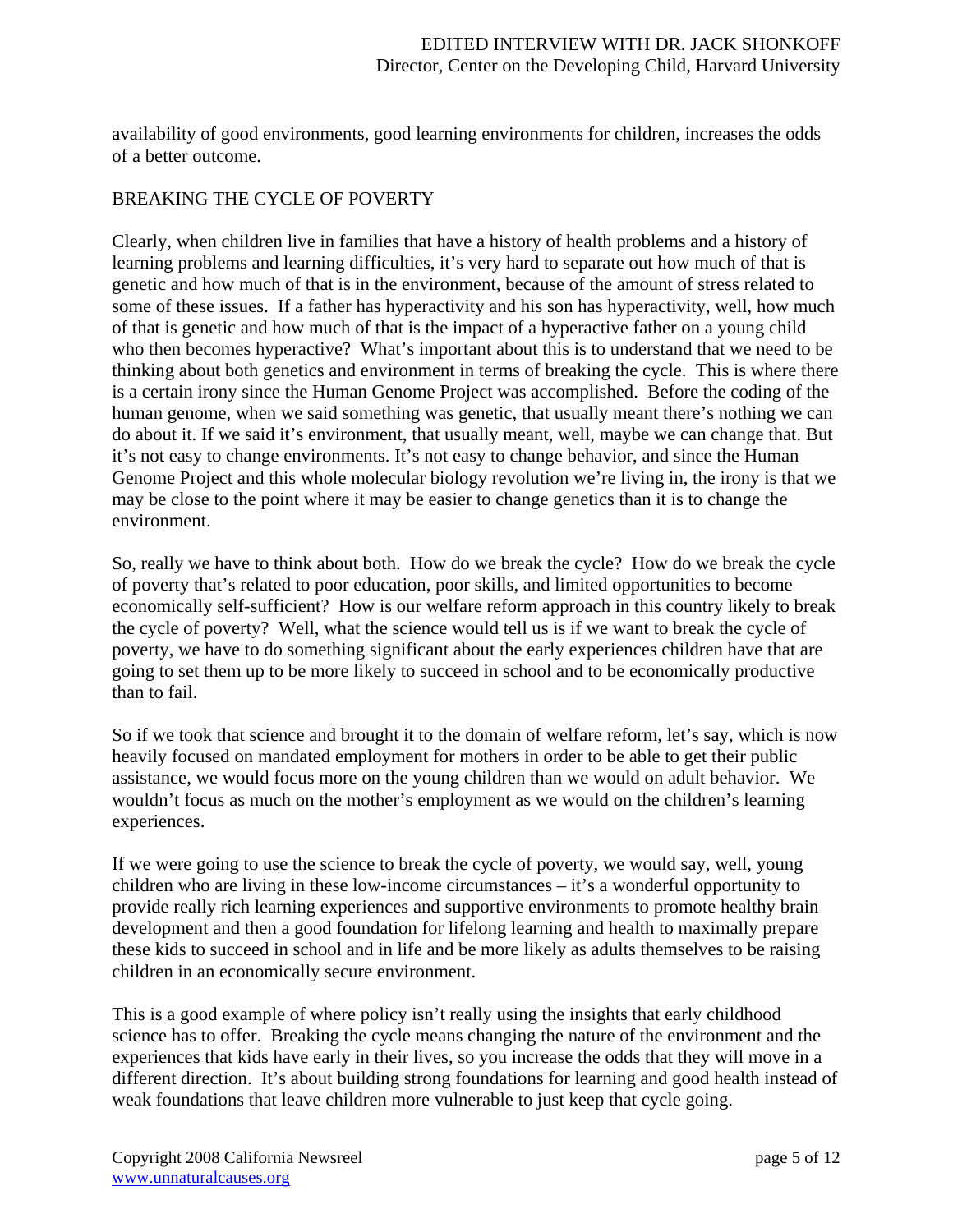#### DEVELOPMENT IS A CONTINUOUS PROCESS

Development is a continuous process and there is nothing we would do at any point of development that is like an immunization. I'm a pediatrician, so I'll use a medical model. You can immunize somebody against measles and maybe give them a booster at some point down the line and then you're covered. It protects you for a long period of time. There's nothing about development that works that way. There are no magic bullets; there's no single thing that you can do early on. If you provide the best kind of pre-school environment for children, if you're working in a community where there's a lot of risk and you provide a wonderful early childhood experience for children and they come to school really ready to succeed, healthy brain development and they go to a rotten school system, you know in a couple of years they're just not going to be doing too well. That early period didn't immunize them against a crummy school system.

If you're working in a community, and you could start at birth or even prenatally, which would be better, you're going to be that much more ahead of the game and you're going to get two things out of that. You will get a bigger bang for your buck; you will get a higher return. The earlier you start, the better your return and the better your outcome. The later you start, the more expensive it's going to be. Remedial education in fourth grade is much more expensive than a good pre-school program for a three-year-old and remedial education in fourth grade is much less expensive and much more effective than a retraining program for a 22-year-old who can barely read.

So, at no point along the line do you throw your hands up and say we can't do anything, but it is always easier and better if you start earlier, because the brain is developing continuously – that architecture is being developed continuously – and at any point in time whatever the brain is mastering, it's building on what was developed before. It's either building on a weak foundation or building on a strong foundation, and what you do at this point in time is going to contribute to a weaker or a stronger foundation going forward. So it's always about trajectory. It's always about, you know, trying to move the trajectory into a positive direction; keep it from going in a negative direction wherever you happen to get on along the way.

# IS BETTER HEALTH CARE THE ANSWER?

If you think about the health needs of children globally, they're very basic. Most of the health problems of children in the developing world would be solved by clean water and sanitation and decent nutrition. In the developed countries like the United States, the basic health problems are much more related to the social and economic circumstances that children live in, rather than problems that will all be easily solved in a doctor's office or in a hospital.

It's unthinkable that a country with the wealth that we have doesn't guarantee health care to everyone, no less every child. So there's a lot of attention being placed right now on making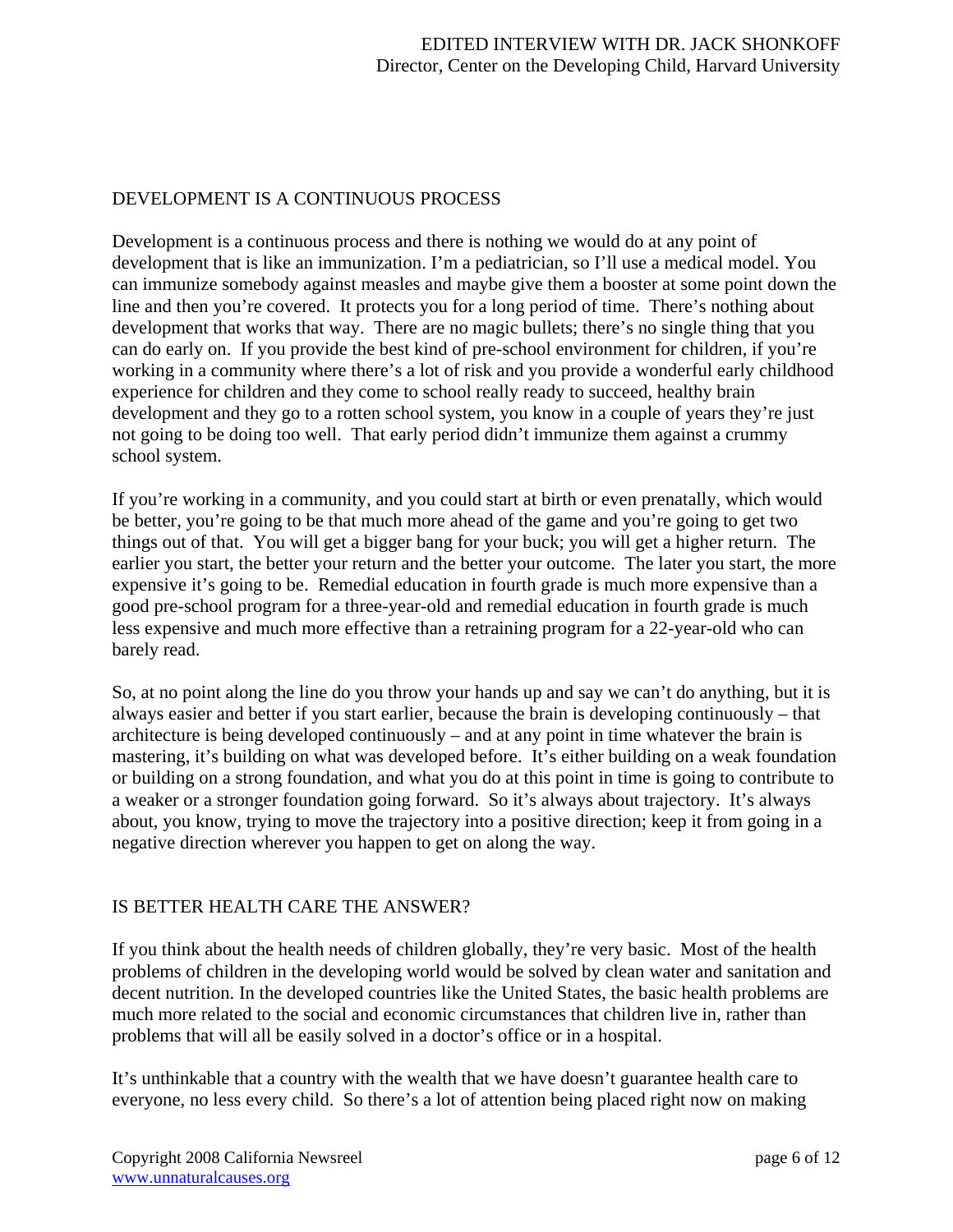sure that every child has health insurance, and at some point, I trust, in the not too distant future, every child in this country will have health insurance.

But then we will be facing a different challenge, which is just because children have health insurance doesn't mean they're getting good health care. So there's still the issue of access to health care. So let's say at some point every child in this country will have access to health care. That's not an impossible thing to think about, but then, still, that's not going to answer all of the health care needs, because most of the unmet health problems in our country right now are not problems that hospitals are set up to deal with or doctors' offices.

They are problems related to the kinds of toxic stress that children experience as a result of exposure to violence, being subjected to abuse or neglect, and you can't write a prescription from the doctor's office to say, you know, discontinue abuse and neglect. You can't go to a hospital and go home with a treatment plan that says, no more violence in the community. Those are issues that go well beyond the health care system and those are the great threats to the health of children in a country as rich as ours. And I think, ironically, those are also the building blocks of most of the expensive health care problems that the adult population has in this county.

We know that a lot of our health problems as adults are related to lifestyle issues and stress, so we hear these calls all the time for people to eat better, exercise more, don't smoke, don't drink excessively – all of which is good advice. But a lot of these behaviors are related to patterns that are set early in life and a lot of the vulnerability to develop some of these diseases is related to patterns set early in life. So if you don't smoke and you exercise well, but you have high blood pressure or you develop diabetes, it may not be because you didn't exercise enough. It may be because there were things that you experienced early in your life that made you more biologically likely to have hypertension or to have diabetes and a lot of that can be related to early childhood stress.

We have exploding health care costs in this country. We have lots of expensive ways to treat all kinds of diseases. And clearly one of the ways we need to make progress is to do better on the prevention side than on the treatment side. For some people, prevention for adults means exercise, diet, trying to deal with stress as adults. Although there is good evidence that that will be helpful, the real prevention agenda for adult health problems is in early childhood, where a lot of the impacts of serious adversity in early life, can lay the roots for a lot of adult health problems, even though we won't see them until many years later.

It's so hard to have the kind of impacts we want on these prevention programs that just start in adult life. It's starting too late, and if we haven't paid attention to the impact of lifestyle issues on the early development of the brain and the immune system and the pre-school period, we're missing a very important part of a prevention strategy for dealing with adult health problems in this country.

# THREE SOLUTIONS FOR THE PRICE OF ONE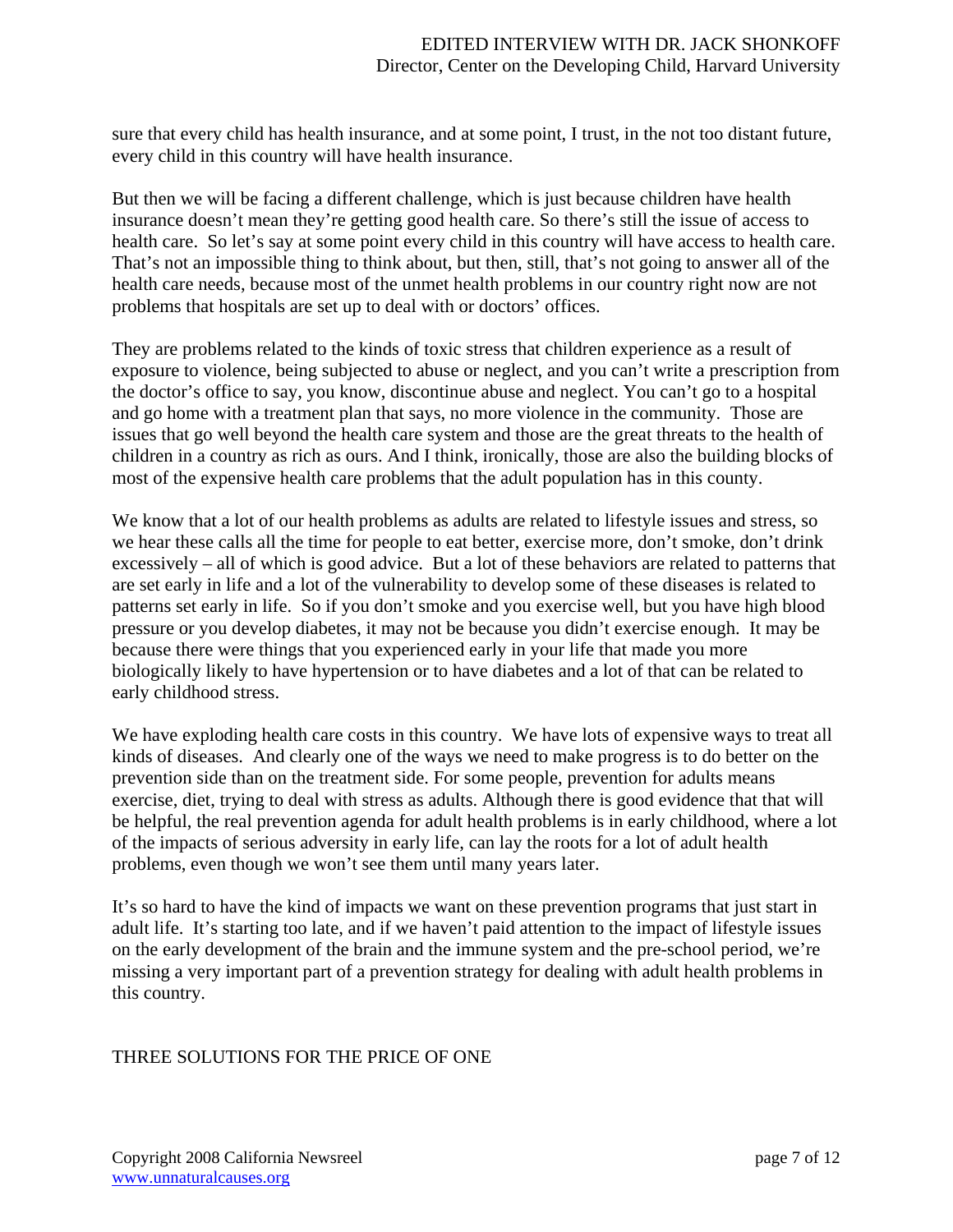It's only recently where we have a better understanding of how much the early childhood years lay a foundation for health, both physical and mental health and learning and behavior across the life span, based on some new science that we have, from neurobiology, from immunology and also some of the scientific work that's been done by economists and other social scientists.

Because of the way we've divided up our knowledge base, we have until recently tended to think about health as separate from learning and learning as separate from behavior.

There are some people who are really interested in improving school achievement and have begun to understand that if you want to improve kids' performance in school, and ultimately their readiness to be productive workers after they graduate school, you have to start in early childhood when a lot of the foundations of learning are being established. At the same time, people who are interested in the prevention of violent crime have begun to understand that the time to intervene and prevent violent criminal behavior is way early in life when patterns get established and the impact of violence on brain development can make a child more vulnerable to the kinds of behavior that ultimately lead to crime. So you see an organization like Fight Crime, Invest in Kids that's made up of police chiefs and district attorneys and U.S. attorneys and other law enforcement officers who advocate for investment in early childhood programs as a way to cut down on the amount of crime in this country.

And then you have the third piece, which are people interested in the health of the population, who understand that the roots of disparities in health occur much earlier in life. So, what's exciting about bringing these different areas together is that from a policy perspective we essentially can get three for the price of one. If we have limited resources, should we put our money into school readiness? Should we put our money into preventing health disparity? Should we put our money into preventing violent crime later? What science tells us is you can get all three for the price of one by putting your money into safe, growth-promoting, healthy environments for young children, particularly children at risk, because the payoff occurs in all of those areas and it's not a different intervention for each of them.

They all have the same core roots, which are providing protective, stable, nurturing relationships, protecting children from toxic stress, providing good learning opportunities for them. All of that will help you increase the odds of productive school achievement, good health on a life long basis and lower likelihood to end up in prison for criminal behavior.

It's not a cure all; it's not magic. It doesn't eliminate those problems but it can dramatically decrease the probability of those problems by the same core investment in the early childhood years.

The alternative to not investing in early childhood - particularly for children who are vulnerable because of the environments they live in - is to live with high rates of school dropout and criminal behavior and poor health. It's mind-boggling that we have so much more knowledge right now about these early roots and that there's still resistance to investing early on in producing better outcomes for kids and this issue of the return on the investment; what's exciting about that is we have more and more economists who are studying this now.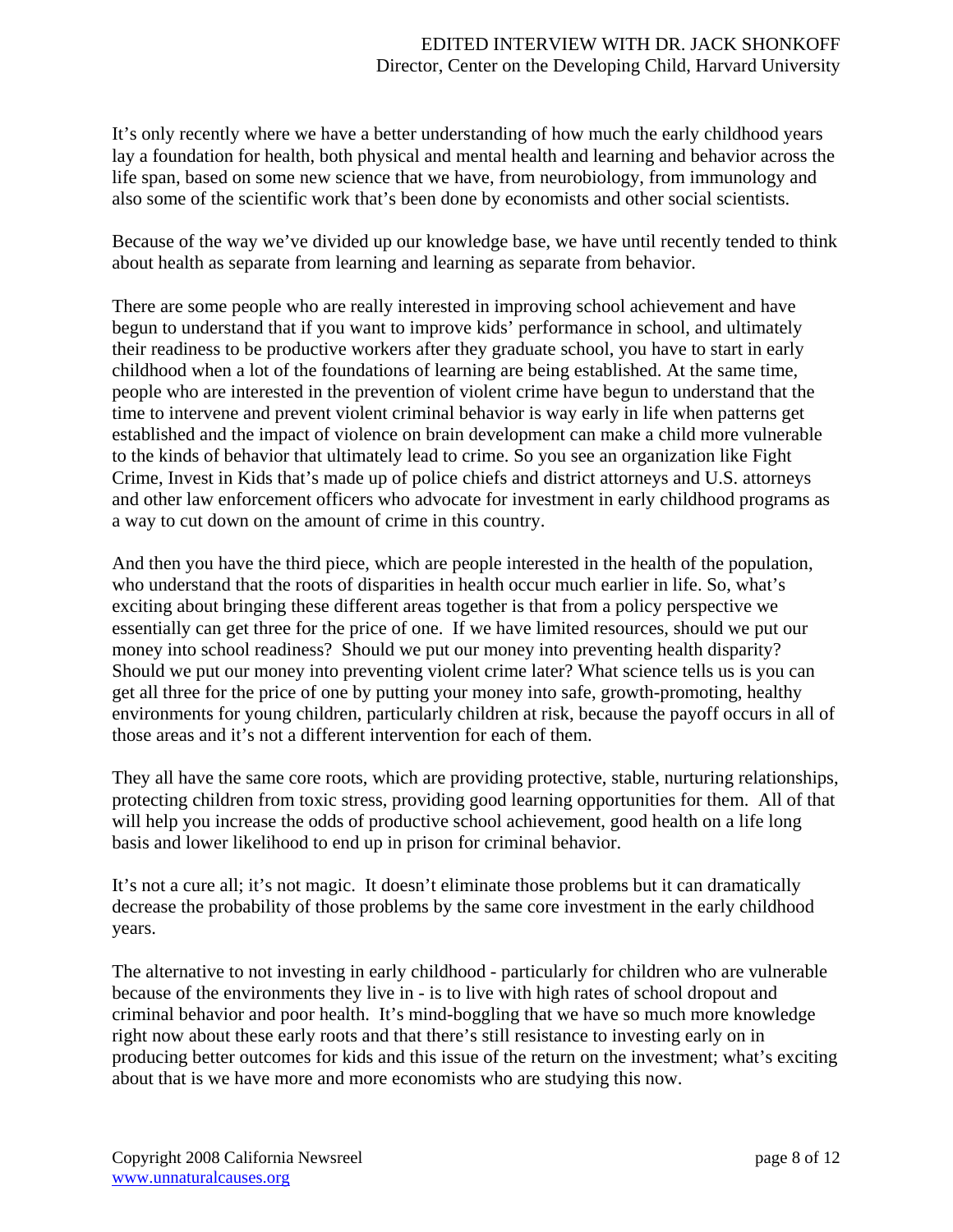You know, it's one thing for an early childhood advocate to say this is a good investment. It's one thing for a social worker to say, if you invest in young children, you will save money later. But how about when an economist says that? How about when Nobel Prize-winning economists say this is a good investment? How about when people at the Federal Reserve Bank, as they have recently, say this has a higher return. Early education for low-income children has a higher return on investment than tax incentives for a business to come into an inner-city area and provide jobs.

There's people who have done these analyses now and all converge on the same findings that investing early and providing the kinds of supports and environment that will produce good incomes will not only produce better health, better learning, less crime but will also save us a lot of money in our public budgets.

## RESISTANCE AND A SHARED FUTURE

I think it's a reasonable question to ask, given the power of the knowledge that we have now; the power of a lot of this new science, why is there still resistance to investing more in young children and there are a few reasons for that.

One is that some people don't believe or don't know about this new scientific information. Because when people are educated about this science, they become more supportive of making public investments in the lives of young children, particularly those who are vulnerable, and in supporting their families. Another reason for the resistance has to do more with values and ideology than with science, because when we talk about shared responsibility and public investment in other peoples' children, that touches on some core issues that are part of the culture of the United States.

We live in a country that has a very strong tradition of believing in individual self-reliance, pulling yourself up by your boot straps, rugged individualism and limited government, and particularly when it comes to a family with young children, there's a built-in resistance to wanting any part of the public or the government to get involved in the lives of young children. It's a value issue, and that's why there's been long-standing opposition to government involvement in the lives of young children.

That resistance is really lessening and it's decreased significantly in the last couple of years. And we can see it all across the country, including in areas that are very conservative in terms of their attitudes toward government programs and tax-supported expenditures, because when people understand and hear the science, they begin to understand that this is not about other people's children. This is about all of our children. There is much more of an appreciation that our economic competitiveness in the world and our ability to kind of pay for our own needs here in this country is dependent on a well-educated, highly skilled work force.

Without education and without skills you cannot survive in this economy, so now this becomes a problem for all of us, because if there is a part of the population that can't be economically successful, that becomes a potential drain on the society. Also, for every child who grows up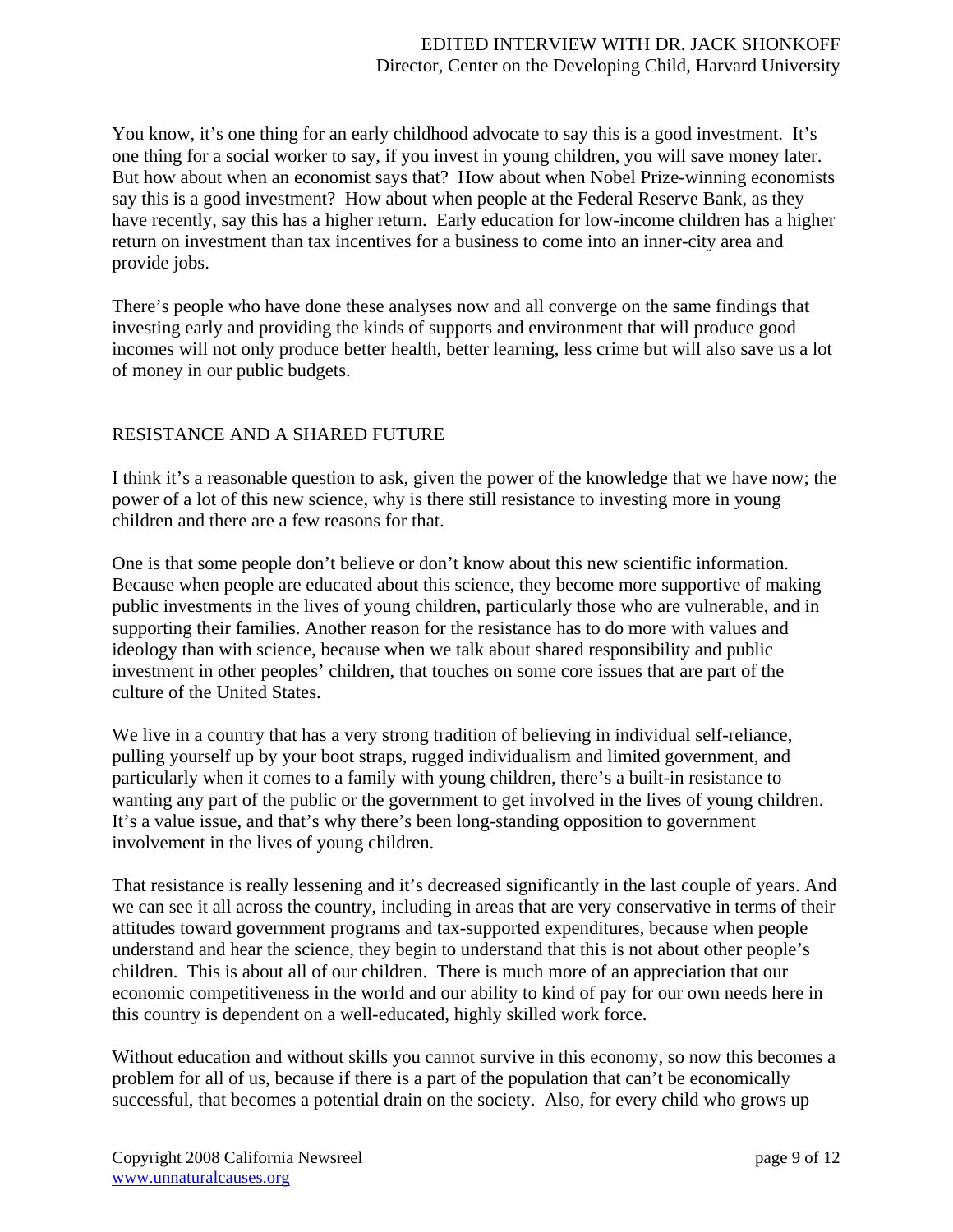who is not economically independent, that's one less adult to pay for Medicare and Social Security for the baby boomers.

It's a cliché but in this case the cliché is really true. It's really investing in the future of the country. It's investing in the economic future of the country. It's investing in future prosperity. It's investing in economic security. It's investing in a viable, democratic system. Without a well-educated population, all of those things are in jeopardy, so we've really for a long time had this barrier of people wanting to see public involvement in the lives of young children and I think an understanding of the science now shows us that this is really a shared interest. We see all across the country, now in some very conservative regions, more interest in public sector-private sector partnerships to invest in young children. We see government stepping to the plate. Many state governments are doing that now. We see business stepping to the plate, we see philanthropy stepping to the plate – all of which are saying, if we don't invest in young children, we're going to have a less productive work force, we're going to have a less healthy population, and whatever we're not willing to spend today we're going to spend a lot more for later on. I think that's really why it's changing.

## HOW OUR POLICIES STACK UP AGAINST OTHER COUNTRIES

It's pretty striking to look at the rest of the world and compare the Unites States in terms of how we address the needs of young children. And in this area, it's tragic actually that we are the richest country in the world and we are far behind many other countries in terms of how we use our resources to make life better for families with young children and thereby invest in our future. We are the only industrialized country in the world that doesn't guarantee health care for all children. We are one of very few developed countries in the world that doesn't provide universal access to publicly supported early care and education to some degree. Every European country - none of whom has an economy as strong as ours but all of whom are developed countries - has some kind of paid leave for parents after the birth of their child. Some longer than others, some more generous than others, but all of them provide some kind of wage replacement, giving parents - in most cases, mothers or fathers - the opportunity to stay home longer with their child and to have some income so that they can have a longer period to settle in as a family, to bond with their child and experience parenthood without the pressures of work.

So, when we compare ourselves to other countries - it used to be a while ago, the comparison used to be Sweden. Everybody would say, oh, Sweden has all of these services and we would say, well, we're not Sweden. Now it's not Sweden anymore; it's every other country, basically, invests more in young children than we do, and the reason for that is because we are a country that prizes individual responsibility over shared responsibility more than anybody else. There's nothing bad about individual responsibility; it's very important and it's part of what makes our country as economically productive as it is. But at a certain point I think we have to ask ourselves whether the resistance to more interdependent, shared responsibility is doing more harm than good, particularly when it comes to meeting the needs of all young children, because we all have a vested interest and we'll all either benefit or pay for how well we take care of all of our young children in this country.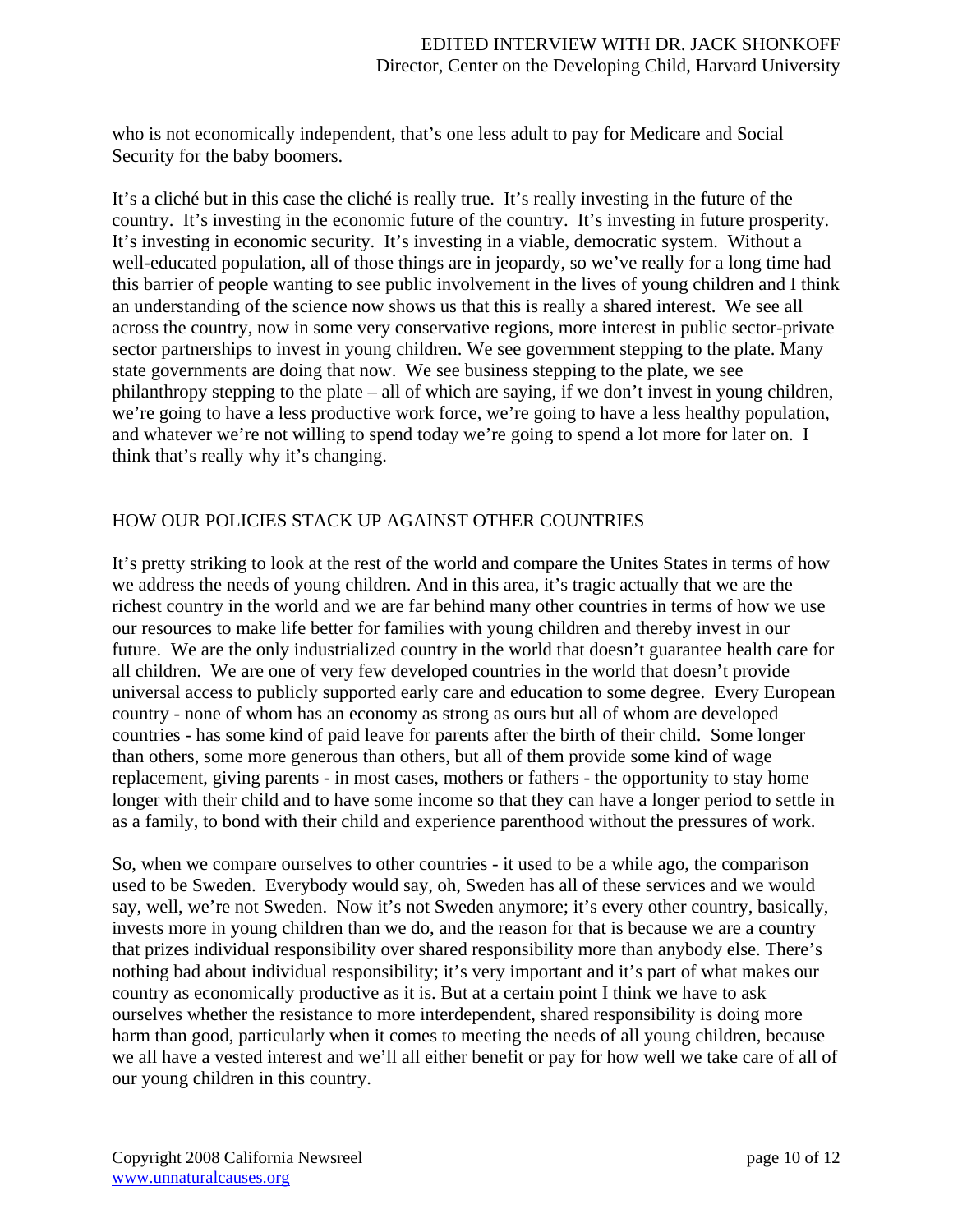So, on a comparison basis, we look bad. We look really bad on a comparison basis and we're paying for that in a lot of important ways. Our test scores are not as good at school age as other countries for many years but most important in a global economy, looking to the future, this is where we are the most vulnerable. And I think it's why there's more support for investing in young children right now, because people are becoming increasingly aware of the fact that the United States cannot remain economically competitive well into the twenty-first century on a global basis if it doesn't invest in human capital. And human capital investments start at birth.

#### CREATING CHOICES FOR FAMILIES

So, what could we say about the last 30 years? One thing we could say is that there's been an explosion of new knowledge about early childhood development, much more knowledge about how the brain develops, how experiences affects the development of the brain, the architecture of the brain, and also tremendous progress in a lot of the developmental and behavioral sciences that help us understand what promotes competence in young children. At the same time, there has been a dramatic change in the way in which we raise young children in our society. We have many more single-parent families; we have many more two-parent families where both parents are working. The proportion of young children who spend a lot of their daily time Monday through Friday in the care of adults other than their parents has risen a tremendous amount over the last few decades.

So, the numbers of parents who are holding more than one job in order to make ends meet has increased. Thirty years ago, one income was generally enough to support a family. Now for a large part of the population, two incomes are necessary to support a family. So, if you look at both of these moving together, you would say, well, this may be a more challenging environment to raising kids but at least we have more knowledge about how to promote that in the most positive way.

The frustration and the irony is that we haven't used all of the knowledge we have to create better circumstances for families who are raising young children. We don't provide as much support for families as we should, given what we know. Look at the terrible choices that many families face on the birth of a newborn or the adoption of a baby, who really have very little choice about whether to stay home with that baby or go back to work right away. The issue is not choosing one over the other. The issue is providing choices for people, and all of the research that we've done that tells us how important those early bonding relationships are and particularly how sensitive those periods are, you would think that we would use that knowledge to develop policies and supports that would provide more choice for parents, particularly mothers, because the burden is still mostly falling on mothers, about whether and when to go back to work. There are many other countries in the world who provide better choices than we do, who provide options for wage replacement for parents who want to stay at home longer with their kids.

In our country, unless you're covered in some way, you have to be able to afford to go without income. If you can't afford to go without income, you don't have a choice. You have to go back to work. And for those who go back to work, then the issue of, what access do you have to good